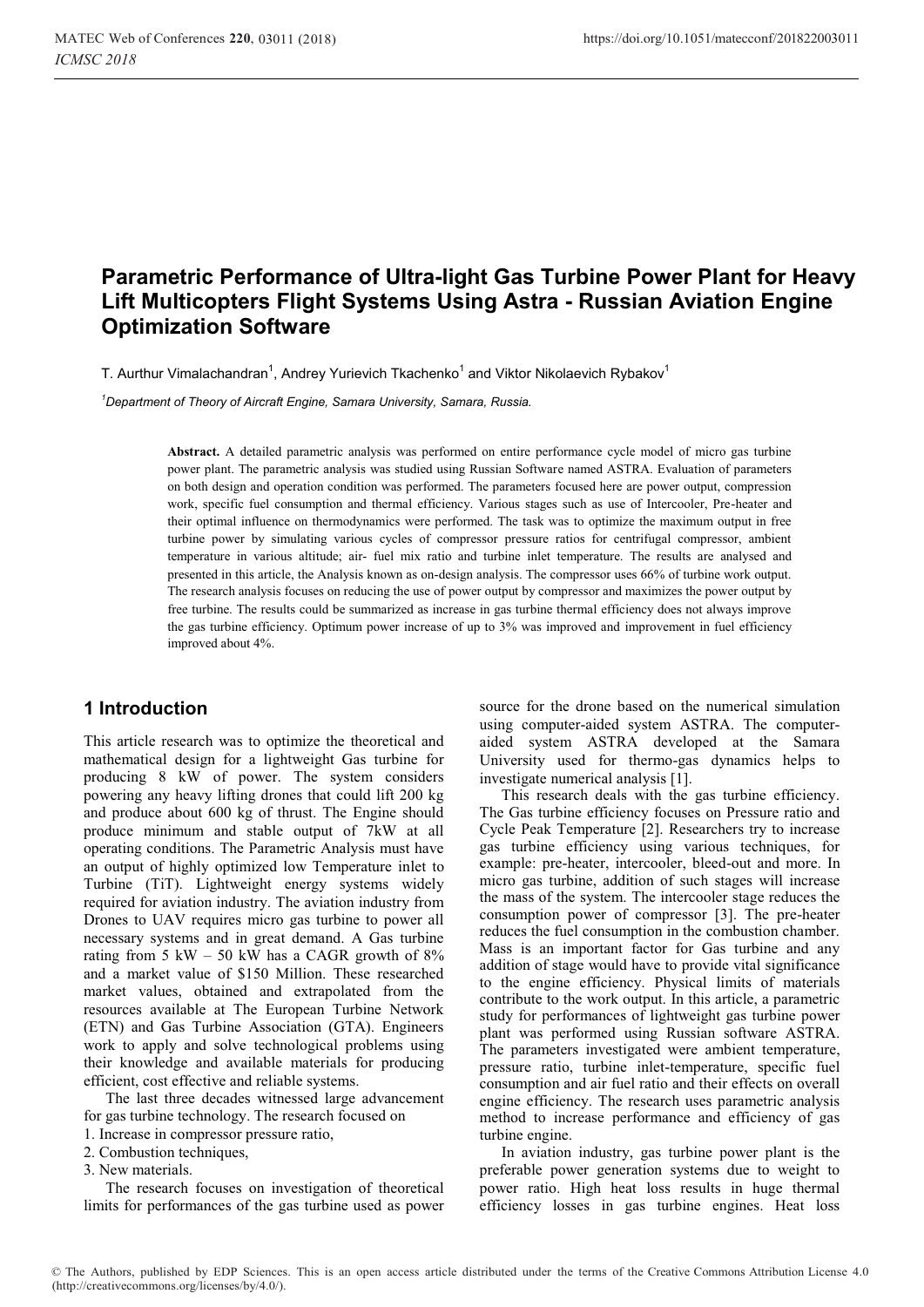mitigation is the main concern of this paper. To create energy efficient system by conserving heat loss could be done by reduction of Temperature to turbine inlet (TiT). Transfer of waste heat energy to useful energy results in the improvements of overall efficiency of the engine. The heat energy, converted in following ways by regeneration and by preheater. The exhaust heat energy reutilized as preheater for the combustion system or regenerator in the free turbine section [4].

Around the heat range of  $350 - 750$  ° C, found to be waste for a gas turbine. Many studies have been conducted to reuse/recover/optimize the heat to generate more power. Various proposals were made for using additional stages or hybrid systems to utilize this excess heat. However, this article deals with the use of minimum Temperature to turbine inlet (TiT) to avoid excess fuel to reduce waste heat.

### **2 Parametric analysis and optimization methodologies**

This Virtual simulation acts as a cost-effective way to create robust designs and prototypes. Studying the engineering simulations by changing values provide insights on impacts of design. A model varying parameter simulated in many conditions help us investigate and multiple design criteria simultaneously performing various iterations. Evaluation of data in batches of even thousands can rapidly be investigated to explore best design. This evaluation process of design by varying parameters is Parametric Analysis. In any complex models, operating conditions, material, geometries or any related parameters are quantified for studying system overall functionality and behaviour. This process is handy even without any previous experience of developing such design. [5].

This method rejects the "guess and apply" approach for design configurations. The parametric studies allow sensitive analysis with different sets of parameters and boundary layer conditions. The procedures for Parametric Statistical Analysis rely on the preliminary assumptions and boundary layer conditions for forming shape of statistical distribution. This is compared with normal distributions such as mean and standard deviation for the various iterations and population counts. The table 1 depicts the difference between an optimization study and a parametric study.

In this parametric study, the airstream entering the gas turbine engine is studied at the compressor, engine core and for both the turbines all done simultaneously. The cycle analysis efficiency studies are applied to improve the performance and also to meet the initial requirements.

**Table 1.** Parametric analysis optimisation

| <b>Differences</b>       | Parametric<br>analysis                                                | Optimization                                                         |
|--------------------------|-----------------------------------------------------------------------|----------------------------------------------------------------------|
| Solving<br>Methodologies | The user defines<br>the solving<br>scenario and<br>logical sequences. | The process<br>works on<br>advanced<br>algorithm that<br>is used for |

|                        |                                                                                              | optimizations.                                                                    |
|------------------------|----------------------------------------------------------------------------------------------|-----------------------------------------------------------------------------------|
|                        |                                                                                              | The results<br>could be either<br>stochastic or<br>deterministic.                 |
| <b>Solution Output</b> | The results are in<br>cloud pattern and<br>not refined set of<br>numbers.<br>The results are | The values that<br>are optimized<br>and satisfies<br>the initial<br>requirements. |
|                        | post processed by<br>optimization<br>methodologies.                                          | The results are<br>compromised<br>final solutions.                                |

Parametric cycle analysis of ideal gas turbine engine includes the following assumptions, to derive the performance of components.

• Engine components considered to be ideal

• The working fluid behaves as a perfect gas when Cp is constant.

• The engine performance trend analysis is investigated.

The performance of components is mainly determined with the following parameters.

• The specific heat varied in combination with various temperatures of fuel/air ratio.

• The components losses are optimized to realistic losses.

• Designation through engine figures of merit of various for various components sizing.



**Figure 1.** The name and the logo of the Russian software developed in the university used for Parametric analysis and optimization in this research (in English pronounced as ASTRA).

The computer-aided system ASTRA developed at the Samara University used for Parametric Analysis and optimization for the required gas turbine powerplant and the depiction of software as shown in figure 1.

Parametric Analysis of our Micro Gas turbine engine cycle analysis was performance for different engine cycles to predict and study their performance and their effects on losses in real conditions. One-dimensional flow was considered for performing variation of specific heats, components losses were considered at mass flow at various components. The exhaust pressure need not be equal to the atmospheric pressure.

### **3 Requirements of the gas turbine power plants**

Delivery drones shall become widespread in the ten years. Many Industrial giants such as Amazon, Google, DHL,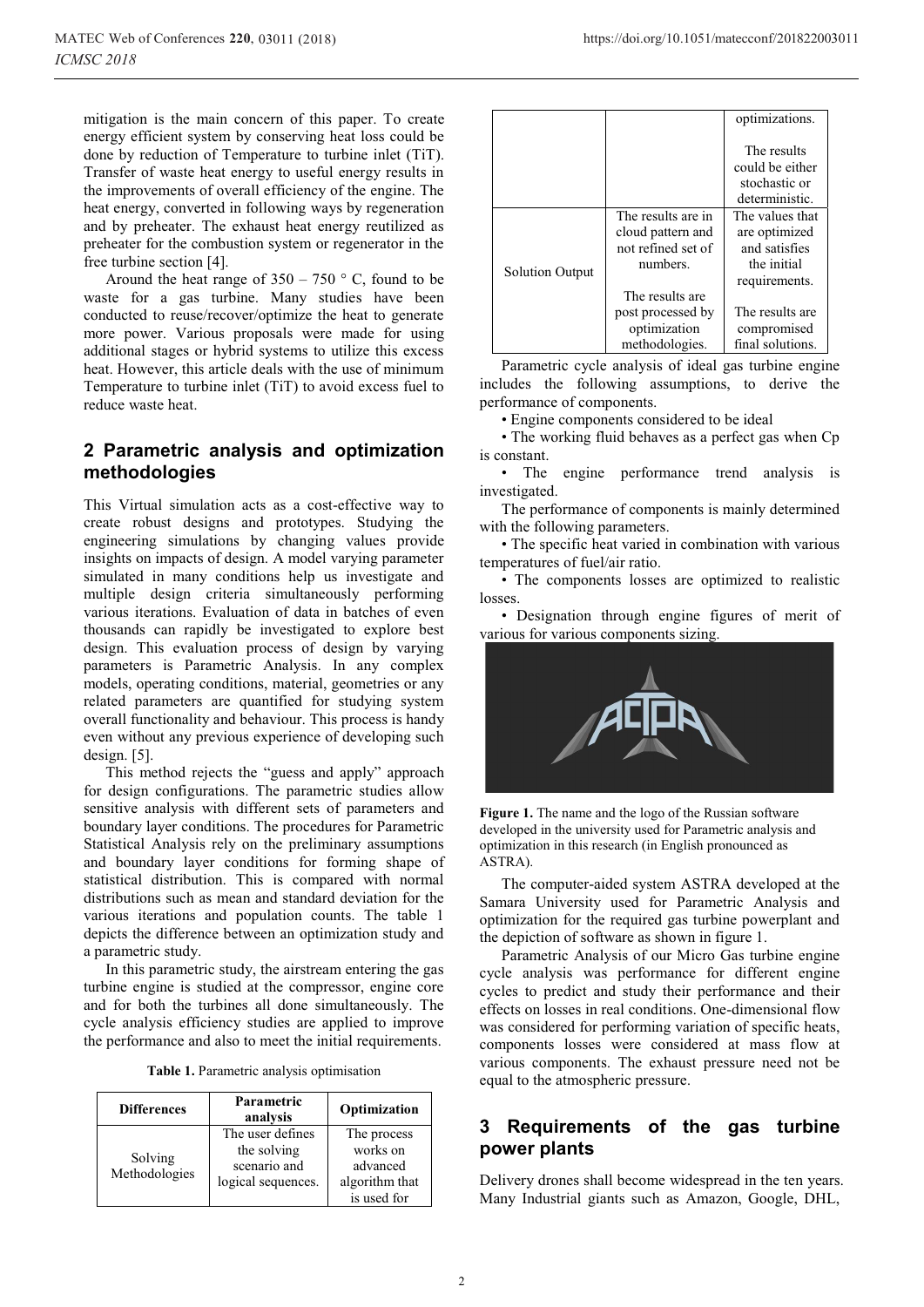and Alibaba have been testing their in-house drone delivery systems. In the future drones have the potential to replace could truck transport system having a positive implication on energy consumption, public safety, and road congestion. The use of Drones for emergency and freight purposes could reduce the energy consumption in this field. Currently commercial technologies of multicopter do not have the lift capability of more than 15 Kg of using 8 rotors. The battery runs for maximum 15 mins under such load. The onboard batteries drain leading to very limited delivery ranges. Thus, a need of heavy lift muticopter studies arises.

A multicopter specified here needs to lift a mass of 200 kg and should be able to produce 400 kg of thrust for hovering capabilities. Additional requirements of the multicopter should be able to carry the payload to a distance of 300 km without refueling. The vehicle is expected to have a maximum speed of 145 km/s. 400 kg of lift thrust could be generated by using 8 motors of 4 kW each producing about 50 kg of thrust. The propeller size and the motor stator correlates to each other so specific iterations need to be performed. Apart from this, selection of motor also includes the factors such as weight efficiency power, and torque. However, the scope of this paper does not study or design the quadcopter. These performance requirements cannot be matched by an Electric Drones with current battery mass technologies, thus comparison studies of Gas turbine powered multicopter Vs Electric Gas turbine of same configuration cannot be performed.

The Speed of drone defined to be in the range of subsonic speed. The altitude of the flight has a maximum operational value of 5 kilometer; however, the analysis is performed at the sea level conditions. The table 2 shows the important assumptions and consideration required to develop a theoretical micro gas turbine for the multicopter. Advanced light weight turbine power systems should be highly efficient in terms of fuel mass to power ratio, environmental friendly, light weight, low maintenance and cost- effective. The gas turbine must incorporate advanced material for withstanding high temperatures without external cooling stations, however aerodynamic cooling is a progress in technology. The drone requires to power 8 motors each producing 15 kg of thrust has a rating of 5,000 watts. The Speed of drone defined to be in the range of subsonic speed. The altitude of the flight has a maximum operational value of 5 kilometer; however, the analysis is performed at the sea level conditions. The table 2 shows the important assumptions and consideration required to develop a theoretical micro gas turbine for the multicopter.

### **4 Description of micro gas turbine power generator Schematic and station**

Modern and most widely used power generating techniques suited for various applications is a gas turbine power generator. Gas turbine Generator has an internal combustion that burns with mixture of Air and Fuel causing hot gas. This hot fluid spins a turbine to produce required power. The difference between gas turbine and piston engine is the continuous and non-continuous combustion methodology. To design any power systems, a prerequisite prophase design review is necessary. The studies define the operational requirement of the system. The Gas turbine power plant operates in the principle of Brayton cycle and a representation is shown in the figure 2.



**Figure 2.** The model of the gas turbine powerplant is shown. The micro gas turbine powerplant has an Intake, Centrifugal compressor, Combustor, first turbine to run the compressor, free turbine connected to generator via shaft and exhaust.

**Table 2.** Gas turbine powerplant requirements.

| Requirement       | <b>Specification</b> | Conversion      |
|-------------------|----------------------|-----------------|
| The multicopter   | To produce a         | Requires 8 kW   |
| should be able to | thrust of 500 kg.    | of electric     |
| lift a mass of    |                      | power.          |
| $200$ kg.         |                      |                 |
| The multicopter   | Engine pressure      | A pressure      |
| should be able to | ratio conversion.    | ration of       |
| fly at a ceiling  |                      | optimized       |
| height of 5 km    |                      | value needed    |
| altitude.         |                      | to be found.    |
| The multicopter   | The power from       | Continuous      |
| should be able to | shaft is converted   | output from     |
| cover a distance  | to battery system.   | free turbine is |
| of 300 km.        |                      | required        |
| without           |                      |                 |
| refuelling.       |                      |                 |

It mainly consists of an inlet (I), a centrifugal air compressor (CAC), a combustion chamber (CC), gas turbine (GT), Free Turbine (FT) and Exhaust diffuser (ED). The working fluid and its path are numbered for modelling purposes at the inlet and exit. The micro gas turbine functions as Brayton cycle law of thermodynamics. In theoretical model, compression of the air occurs in ideal condition and combustion occurs at ideally constant pressure. An off-design condition mitigates the mentioned error. The hot fluid passes to the turbine inlet and expands adiabatically extracting work output. In the Off –design conditions three parameters are considered there are loss due to friction, formation of working fluid turbulence and fluctuation of constant pressure at the combustion chamber. The free turbine is directly connected to a power generator.

There are following Advantages and disadvantages of using axial flow compressors compared to the centrifugal flow compressors are as follows,

• The Axial compressors are less efficient at low rate of mass flow at inlet this allows to handle smaller flow rate efficiently and are commonly used in smaller engines.

• The Axial compressors are expensive to manufacture and has potential vulnerabilities to damage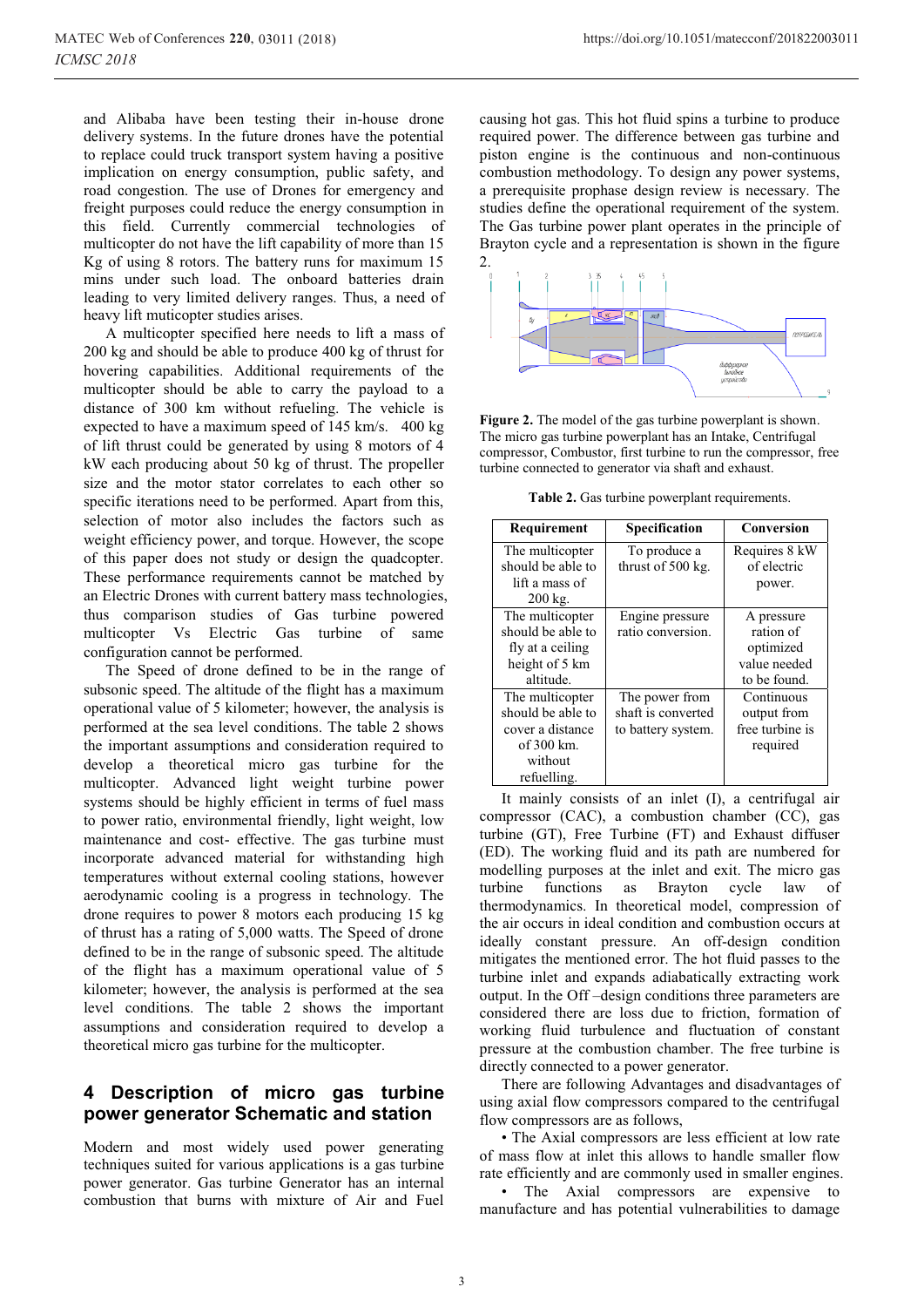caused by foreign bodies. This allows to the centrifugal compressor to perform better in the parameters of resistance and less susceptible to wear and tear.

• The Centrifugal compressor results in shorter length than an equivalent axial compressor due to the fact that centrifugal compressor could produce high-pressure ratio per stage compared to the axial flow compressor.

• At a fixed rotational speed of the compressor, the Centrifugal compressor can operate efficiently at various mass flow rate than the axial compressor.

• Performance losses due to contaminants of deposits on the blade surface of the compressors is less in centrifugal compressor than the axial flow compressor.

• The centrifugal compressor has low frictional parts thus less maintenance compared to the axial flow compressor.

The power generator also known as electrical generator comprises of a device that converts mechanical energy from an external source such as free turbine rotation to electrical energy charging the batteries. The generator is not used to create energy but converts the force in motion to electrical charges. The process is done with a help of conducting wire windings and magnets also based on the principle of electromagnetic induction. The electromagnetic induction states that flow of electric charges is induced when a conductor moves inside a magnetic field. [6]

The generator's interior components, including the stator and the rotor, work in combination to generate electricity by generating movement between the magnetic and electric fields. The stator is a stationary component that contains a set of wires wound in coils around an iron core. The rotor or armature, connected to the output crankshaft of the engine, produces the rotating magnetic field. The rotor generates a moving magnetic field around the stator, which induces a difference between the windings of the stator. A specific output voltage of the generator can be produced by varying the winding patterns. This produces alternating current (AC).

The important factors to be noted from the generator, it can produce amount of tremendous heat and requires a constant cooling system to protect the generator from damages. The generator cooling system considered to be critical they could be used as

1. Pre-heater for inlet air after compressor stage,

2. Pre- heater for fuel to be pumped into the combustion chamber or

3. A bypass bleed inlet for an air cooling system.

All the above three solutions were considered and overall thermal efficiency were studied. The third solution inlet bleed system considered to be best solution as it was found the small generator could not reject heat efficiently. A mix of bypass bleed and fuel cooling system was found to be optimum. The fuel cooling system has to be done without any external pump system as it would increase the mass of the system reducing the overall efficiency.

The station numbering process helps in understanding the thermodynamic cycle of the engine in the Brayton cycle is clearer. The process on the p-V or T-s diagram should be numbered as described in the station numbering system. The gas turbine, for avoiding

https://doi.org/10.1051/matecconf/201822003011

complexity in Gas turbine design it is necessary to be represented in schematics for simplified understandings. The schematic of our engine is represented in figure 2. [7]

**Table 3.** Gas turbine power plant station numbering.

| <b>Engine Station</b><br>Numbering | <b>Nomenclature</b>          |
|------------------------------------|------------------------------|
|                                    | Conditions in free stream    |
|                                    | Engine intake front flange   |
| $\mathcal{D}_{\cdot}$              | Centrifugal compressor face  |
| 3                                  | Compressor exit              |
| 3.5                                | Combustor inlet              |
| 4                                  | Combustor exit/Turbine inlet |
| 4.5                                | Free turbine inlet           |
| 5                                  | Free turbine exit            |
| 9                                  | Exhaust diffuser exit plane  |

The parts of the engine on schematic needed to be cocoordinated for representing corresponding parts to all the designers, suppliers and for conducting tests. To reduce the complexity in understanding aircraft propulsion engineers, assign station numbers. The labelling of stations is as follows, The Free stream conditions are numbered 0, the entrance to the Inlet of the engine as station 1. The exit of the inlet/inlet to compressor numbered as station 2. The compressor exit /combustion chamber entry are numbered as station 3. The combustion chamber exit / Turbine entrance is numbered as station 4. The turbine exit is numbered as 5. Nozzle Downstream of the throat is numbered as 9. In our methodologies the numbering systems are tabulated in table 3.

### **5 Engine input parameters.**

The ambient parameter, used are globally accepted standard at sea level data gathered from the ISO standards 3977-2, the ISO ambient conditions for the industrial gas turbine. These data and information involves with density of the air. Any deviation in the standards of the ISO would have impact on the density of the air. This would affect the results due to the change in the mass flow rate, the amount of air that enters the gas turbine system.



**Figure 3.** The model of the gas turbine powerplant as implemented in the software to provide staging parameters in accordance with the international standard. is shown from Russian modelling system.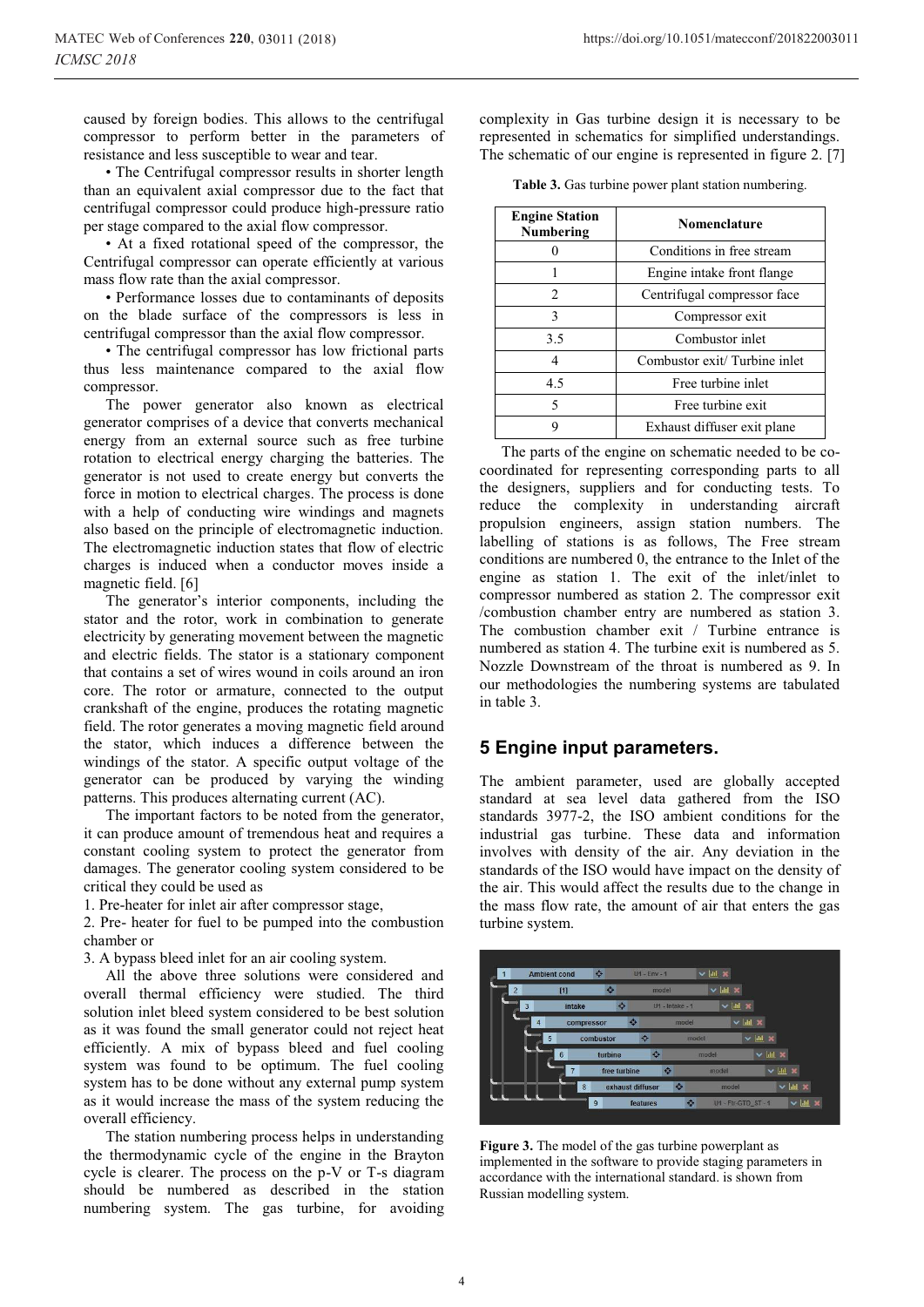| <b>Parameters</b>                                                                            | <b>Values</b> |
|----------------------------------------------------------------------------------------------|---------------|
| The coefficient of recovery of the total<br>pressure at the inlet.                           | 0.99          |
| Compressor type                                                                              | Centrifugal   |
| Relative current density in the cross<br>section at the inlet to the compressor.             | 0.75          |
| The base value of the polytropic<br>efficiency of the compressor.                            | 0.86          |
| Overall pressure ratio of the compressor.                                                    | 3             |
| Stagnation temperature at turbine inlet.                                                     | 1500 K        |
| Fuel injection temperature.                                                                  | 293.15 K      |
| Composition and properties of fuel.                                                          | Kerosene T1   |
| Combustion efficiency ratio.                                                                 | 0.98          |
| Turbine Type.                                                                                | Axial         |
| The basic value of the isentropic<br>efficiency of the compressor loaded<br>turbine.         | 0.91          |
| The basic value of the isentropic<br>efficiency of the compressor free turbine.              | 0.91          |
| Excess power capacity on the rotor shaft<br>for generator output.                            | 8kW           |
| The design value of the available pressure<br>reduction at the output. $(\Pi \{c \cdot p\})$ | 1.05          |
| Rate factor (diffuser) $\varphi$ {c }                                                        | 0.5           |

#### **Table 4.** Engine input parameters.

### **6 Methodologies of parametric analysis**

The research focuses on improving overall efficiency thus a priority parameter. The overall energy consumption required to deliver the cargo of 200 Kg to a distance of 300 km at a lift altitude of 5 km. The numbers and calculations in this preliminary study has been restricted to theoretical value at sea level. Also, no such research been conducted or reported thus conforming to the novel approach of using Gas turbine powered heavy lift multicopters. The overall efficiency here denotes conversion of power to both mechanical and electrical output for achieving optimum power to mass/volume ratio. Two shafts one holding the Gas generator (that bears the Compressor and high-speed turbine) and the second the free turbine connected to generator. The free turbine uses separate shaft to increase the flexibility usage of controlling power based on fluctuating output requirements.



**Figure 4.** There is decrease in overall efficiency with the increase in pressure ratio.

The preliminarily conditions yielded results for iterations. The initial conditions found out that the system overall efficiency approximated to be 6.37% at a compressor pressure ratio of 5, a very low combustion temperature was required at 1087 K. The specific fuel consumption was 1,3176 kg/kWh the exhaust temperature calculated to be 841,56 k with a mass flow rate of 0,141 kg/s.

Before performing any analysis, the results are evaluated based on how various parameters changes with given initial conditions. The studies are performed how pressure ratio changes corresponding with Turbine Inlet Temperature, Overall efficiency and Inlet ambient conditions. Fig 4, 5 and 6 represents the interrelation with fixed parameters.





Air Temperature vs Overall Engine Efficiency Effective engine efficiency Engine overall Efficiency %  $6.5$ 5.5 250 275 300 325 350 Air Temperature K

Figure 6. Lower ambient condition results in high efficiency engine, thus requires the need for a pre cooler before the compressor stage.

These interactions of Temperature inlet to the engine, Temperature inlet to turbine, Compressor Pressure ratio and Overall efficiency help us to model the performance of the engine in the software ASTRA. The following graphs represented in fig 7 and 8 helps in calculating the value using first iterations and optimization yielded and results represented in the following table 5.

**Table 5.** Preliminary iterations.

| Constant Pressure ratio @ $\Pi * \{K\} = 3$ | Conversion |
|---------------------------------------------|------------|
| $\eta$ {e} @ 1000 (TiT)                     | 7.6%       |
| $n \{e\}$ (a) 1100 (TiT)                    | $7.7\%$    |
| $\eta$ {e} @ 1200 (TiT)                     | $7.7\%$    |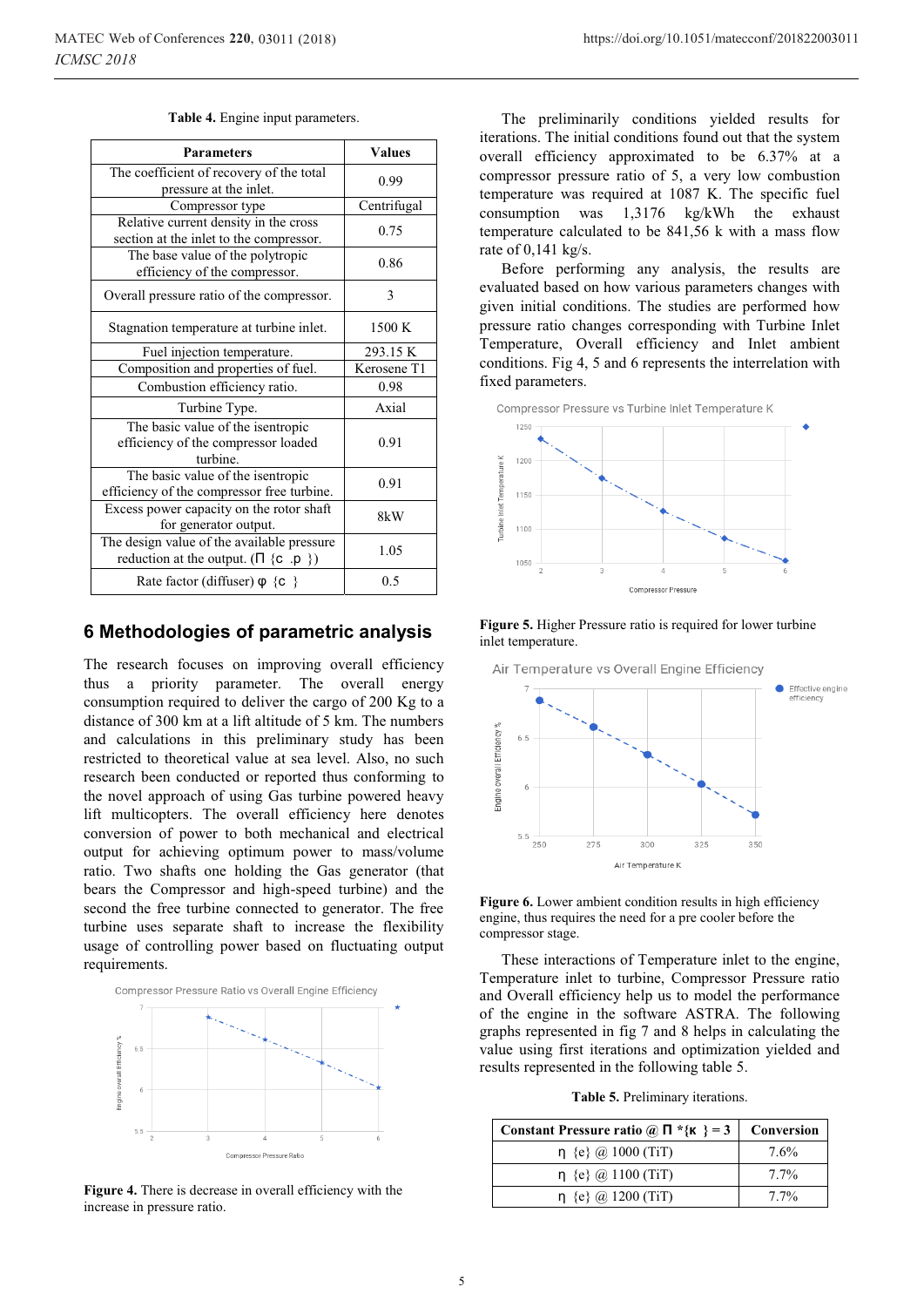The Turbine inlet temperature, with respect to overall efficiency has an optimum value of 1000 K for 7.6%. Meeting our requirements of minimum TiT value. Reported results increase in efficiency from 6.37% to 7.6% with a decrease in pressure ratio from the value 5 to 3.

Now that the pressure ratio, Temperature required at combustion and the required efficiency are identified in cloud patterns. The process is repeated with the final iterations assuming the following values Pressure Ratio =3, Turbine inlet Temperature  $= 1000 - 1100$  K and required efficiency =  $7.5\%$  –  $8\%$ . The specific fuel minimum consumption at above requirements are investigated. The fig: 8 shows the level that is optimized.



**Figure 7.** The Parametric initial condition with respective to overall model of the gas turbine power plant represented graphically with zoomed up values. The turbine inlet temperature (TiT) expressed in K.



**Figure 8.** The least specific fuel consumption corresponding to Turbine Inlet Temperature K along the Mass flow rate of working fluid Kg/s, viewed in this figure.

### **7 Thermodynamics analysis results**

Thermodynamic parameters and analyze the performances of the gas turbine conducted results showing for every 15 K change in the temperature of turbine inlet temperature there is a change in 0.025 specific fuel consumption approximately. Every increase in the turbine inlet temperature of 15 K, found to decrease 0.15% in overall efficiency after it hits peak value of 1178 K.

The thermodynamic parameters included compression ratio, ambient temperature, ambient pressure, humidity,

heat rate, turbine inlet temperature, specific fuel consumption, air to fuel ratio, component efficiency.

The Efficiency ratio of 1) Net Gas turbine output work ratio (Both Turbine  $+$  Free turbine) with 2) Compressor work input ratio improved than the preliminary conditions in this parametric analysis and optimization.

The firing temperature also known as the turbine inlet temperature (TiT), has to be low but highly efficient enough to extract work from the both the turbines. The value of optimized TiT equals 1146 K with 0.092 kg/s Mass flow rate at a specific fuel consumption of less than 1.084 kg/kWh.

Inlet Fuel Temperature with Overall efficiency







**Figure 10.** The efficiency increase is noticed using a combined cycle plant. This graph shows the use of external cooling system to the ambient temperature at the inlet of the power plant.

# **8 Conclusion**

The working pressure ratio of the turbine drops significantly in proportion with the drop in either combustion chamber or turbine and in both simultaneously. The increase in the turbine inlet temperature increases the Gas turbine overall efficiency, until 1200 K however the wastage of the heat energy also increases. Hence, a combined power plant reduces these losses by converting the heat to improve the work output of turbines as shown in figure 10. A further study is required to see the percentage of improvement of using waste heat for heating working fluid before the